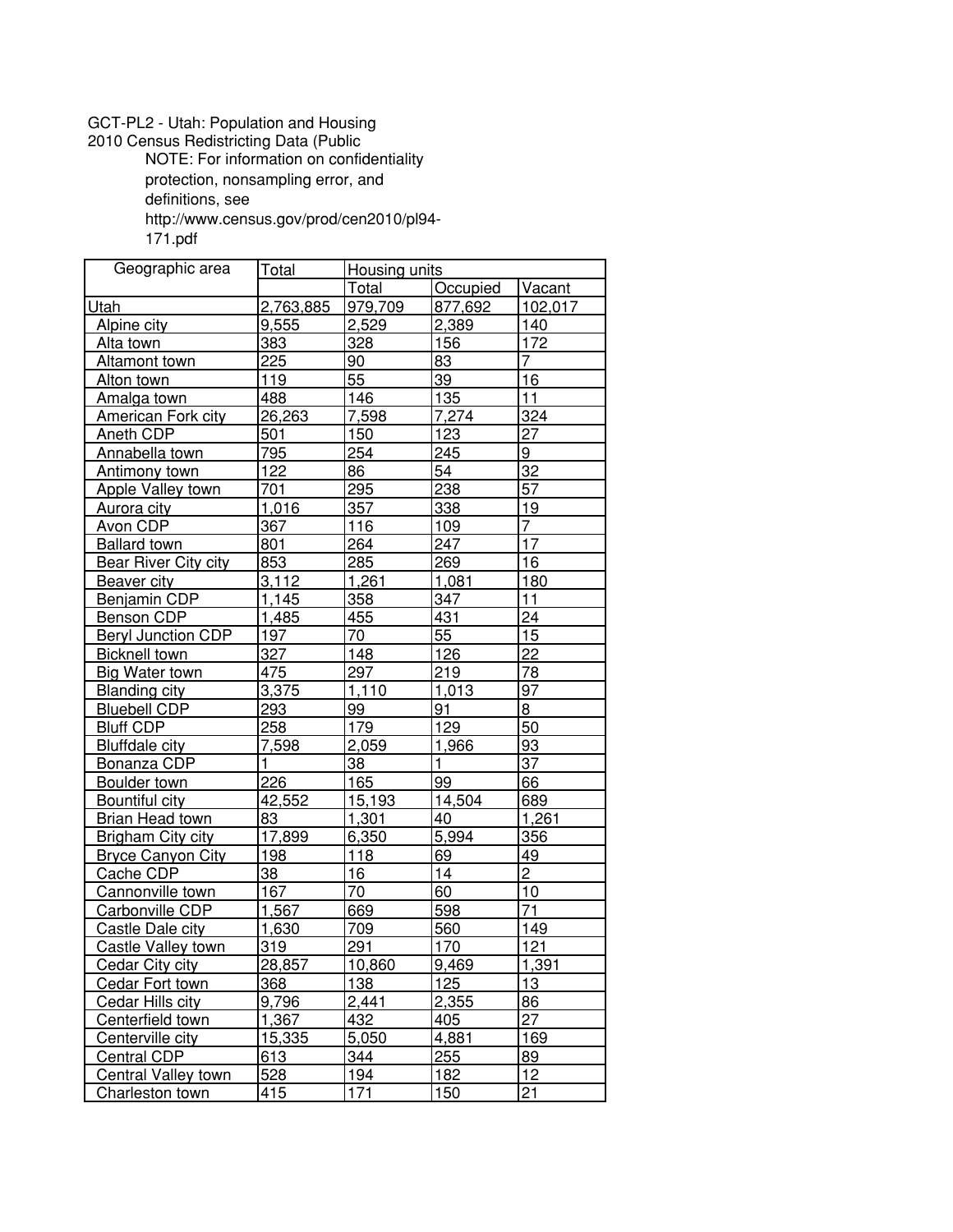| Circleville town                      | 547    | 260    | 194    | 66             |
|---------------------------------------|--------|--------|--------|----------------|
| Clarkston town                        | 666    | 233    | 213    | 20             |
| Clawson town                          | 163    | 64     | 56     | 8              |
| Clear Creek CDP                       | 4      | 42     | 3      | 39             |
| Clearfield city                       | 30,112 | 10,062 | 9,361  | 701            |
| Cleveland town                        | 464    | 184    | 171    | 13             |
| Clinton city                          | 20,426 | 6,175  | 5,990  | 185            |
| Coalville city                        | 1,363  | 505    | 453    | 52             |
| Copperton CDP                         | 826    | 308    | 284    | 24             |
| Corinne city                          | 685    | 241    | 228    | 13             |
| Cornish town                          | 288    | 88     | 83     | 5              |
| Cottonwood Heights                    | 33,433 | 13,194 | 12,459 | 735            |
| Cove CDP                              | 460    | 148    | 138    | 10             |
| Dammeron Valley                       | 803    | 317    | 292    | 25             |
| Daniel town                           | 938    | 348    | 298    | 50             |
| Delta city                            | 3,436  | 1,269  | 1,151  | 118            |
| Deseret <sub>CDP</sub>                | 353    | 124    | 111    | 13             |
| Deweyville town                       | 332    | 129    | 117    | 12             |
| Draper city                           | 42,274 | 12,125 | 11,544 | 581            |
| Duchesne city                         | 1,690  | 582    | 505    | 77             |
| Dugway CDP                            | 795    | 504    | 287    | 217            |
| Dutch John CDP                        | 145    | 105    | 57     | 48             |
| Eagle Mountain city                   | 21,415 | 5,546  | 5,111  | 435            |
| <b>East Carbon city</b>               | 1,301  | 721    | 549    | 172            |
| Echo CDP                              | 56     | 31     | 22     | 9              |
| Eden CDP                              | 600    | 204    | 186    | 18             |
| Elberta CDP                           | 256    | 74     | 68     | 6              |
| <b>Elk Ridge city</b>                 | 2,436  | 630    | 584    | 46             |
| Elmo town                             | 418    | 151    | 136    | 15             |
| Elsinore town                         | 847    | 321    | 296    | 25             |
| Elwood town                           | 1,034  | 308    | 299    | $\overline{9}$ |
| <b>Emery town</b>                     | 288    | 152    | 115    | 37             |
| <b>Emigration Canyon</b>              | 1,567  | 677    | 589    | 88             |
| Enoch city                            | 5,803  | 1,714  | 1,586  | 128            |
| <b>Enterprise CDP</b>                 | 605    | 155    | 147    | 8              |
| Enterprise city                       | 1,711  | 562    | 481    | 81             |
| <b>Ephraim city</b>                   | 6,135  | 1,751  | 1,611  | 140            |
| Erda CDP                              | 4,642  | 1,306  | 1,260  | 46             |
| Escalante city                        | 797    | 420    | 334    | 86             |
| Eureka city                           | 669    | 316    | 253    | 63             |
| Fairfield town                        | 119    | 41     | 38     | 3              |
| Fairview city                         | 1,247  | 472    | 413    | 59             |
| Farmington city                       | 18,275 | 5,339  | 5,148  | 191            |
|                                       | 5,928  | 1,923  | 1,883  | 40             |
| <b>Farr West city</b><br>Fayette town | 242    | 91     | 74     | 17             |
|                                       |        |        |        |                |
| Ferron city                           | 1,626  | 603    | 549    | 54             |
| Fielding town                         | 455    | 157    | 148    | 9              |
| Fillmore city                         | 2,435  | 936    | 824    | 112            |
| Flaming Gorge CDP                     | 83     | 109    | 32     | 77             |
| Fort Duchesne CDP                     | 714    | 226    | 205    | 21             |
| Fountain Green city                   | 1,071  | 370    | 327    | 43             |
| <b>Francis town</b>                   | 1,077  | 374    | 344    | 30             |
| Fremont CDP                           | 145    | 96     | 53     | 43             |
| <b>Fruit Heights city</b>             | 4,987  | 1,509  | 1,466  | 43             |
| Garden CDP                            | 181    | 738    | 78     | 660            |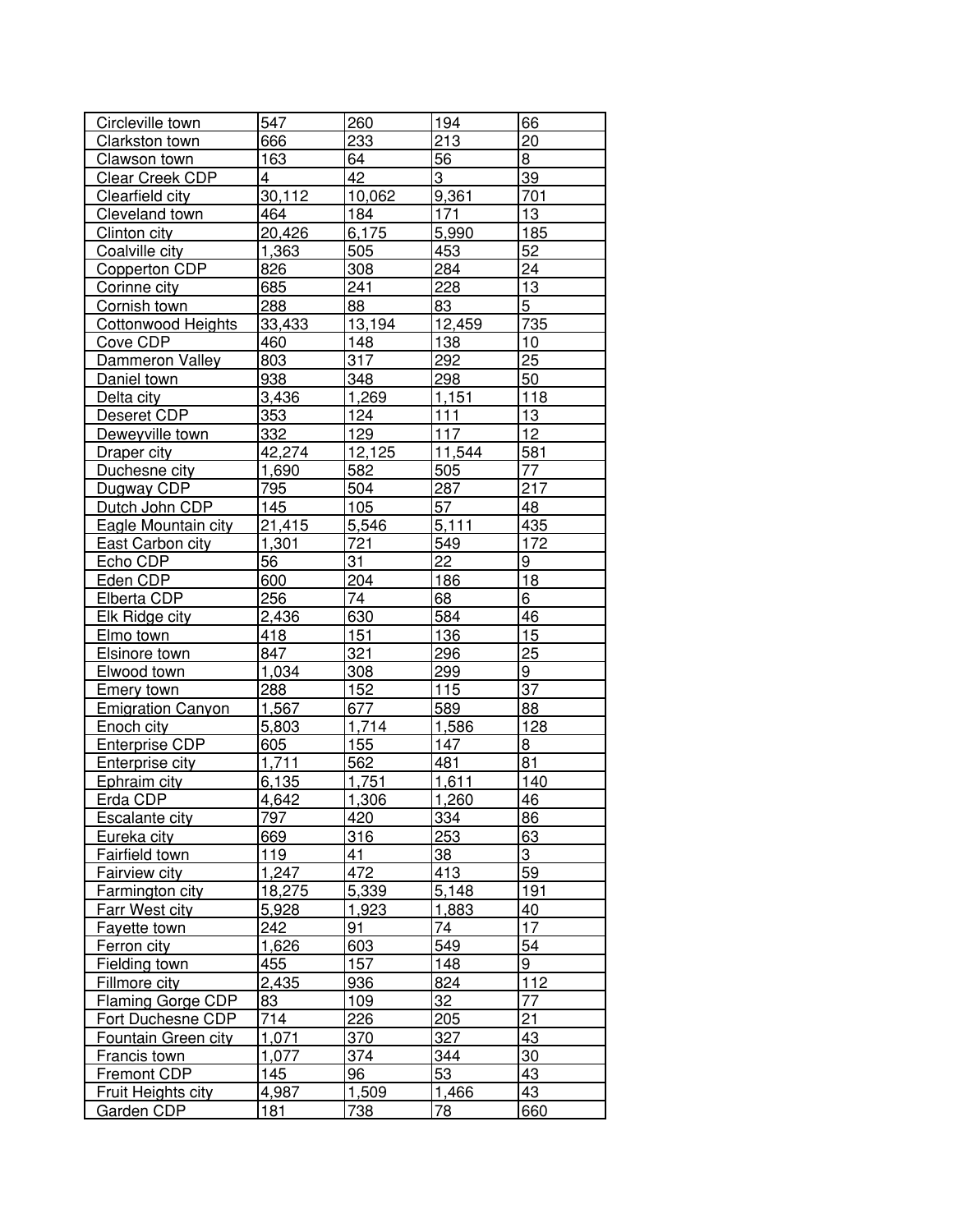|                                  | 562    |              | 215             | 791       |
|----------------------------------|--------|--------------|-----------------|-----------|
| Garden City town<br>Garland city | 2,400  | 1,006<br>772 | 730             | 42        |
| Genola town                      | 1,370  | 373          | 348             | 25        |
| Glendale town                    | 381    | 176          | 124             | 52        |
|                                  | 464    | 198          | 162             | 36        |
| Glenwood town                    |        | 313          |                 |           |
| Goshen town                      | 921    |              | 285             | 28        |
| Granite CDP                      | 1,932  | 712          | 650             | 62        |
| Grantsville city                 | 8,893  | 2,916        | 2,751           | 165       |
| Green River city                 | 952    | 389          | 333             | 56        |
| Gunnison city                    | 3,285  | 631          | 578             | 53        |
| Halchita CDP                     | 266    | 90           | 65              | 25        |
| <b>Halls Crossing CDP</b>        | 6      | 60           | 4               | 56        |
| Hanksville town                  | 219    | 94           | $\overline{8}1$ | 13        |
| Harrisville city                 | 5,567  | 1,875        | 1,799           | 76        |
| Hatch town                       | 133    | 95           | 50              | 45        |
| Heber city                       | 11,362 | 3,637        | 3,362           | 275       |
| Helper city                      | 2,201  | 1,058        | 915             | 143       |
| Henefer town                     | 766    | 264          | 247             | 17        |
| Henrieville town                 | 230    | 93           | 78              | 15        |
| Herriman city                    | 21,785 | 6,022        | 5,542           | 480       |
| Hideout town                     | 656    | 217          | 191             | 26        |
| Highland city                    | 15,523 | 3,675        | 3,547           | 128       |
| Hildale city                     | 2,726  | 285          | 262             | 23        |
| Hinckley town                    | 696    | 266          | 238             | 28        |
| Holden town                      | 378    | 168          | 139             | 29        |
| Holladay city                    | 26,472 | 10,537       | 9,927           | 610       |
| Honeyville city                  | 1,441  | 462          | 442             | 20        |
| Hooper city                      | 7,218  | 2,156        | 2,082           | 74        |
| Howell town                      | 245    | 98           | 86              | 12        |
| Hoytsville CDP                   | 607    | 225          | 206             | 19        |
| Huntington city                  | 2,129  | 861          | 726             | 135       |
| Huntsville town                  | 608    | 249          | 204             | 45        |
| Hurricane city                   | 13,748 | 5,461        | 4,609           | 852       |
| <b>Hyde Park city</b>            | 3,833  | 1,101        | 1,062           | 39        |
| Hyrum city                       | 7,609  | 2,200        | 2,116           | 84        |
| Independence town                | 164    | 66           | 51              | 15        |
| <u>Ivins city</u>                | 6,753  | 2,880        | 2,427           | 453       |
| Jensen CDP                       | 412    | 156          | 143             | 13        |
| Joseph town                      | 344    | 129          | 110             | 19        |
| Junction town                    | 191    | 115          | 68              | 47        |
| Kamas city                       | 1,811  | 652          | 602             | 50        |
| Kanab city                       | 4,312  | 1,999        | 1,729           | 270       |
| Kanarraville town                | 355    | 172          | 141             | 31        |
| Kanosh town                      | 474    | 218          | 166             | 52        |
| <b>Kaysville city</b>            | 27,300 | 7,700        | 7,524           | 176       |
| Kearns CDP                       | 35,731 | 10,169       | 9,780           | 389       |
| Kenilworth CDP                   | 180    | 112          | 84              | <u>28</u> |
| Kingston town                    | 173    | 75           | 64              | 11        |
| Koosharem town                   | 327    | 162          | 90              | 72        |
| Lake Shore CDP                   | 817    | 243          | 232             | 11        |
|                                  | 248    | 124          | 86              | 38        |
| Laketown town                    | 395    |              |                 | 35        |
| La Sal CDP                       |        | 185          | 150             |           |
| La Verkin city                   | 4,060  | 1,428        | 1,265           | 163       |
| Layton city                      | 67,311 | 22,356       | 21,375          | 981       |
| Leamington town                  | 226    | 82           | 75              | 7         |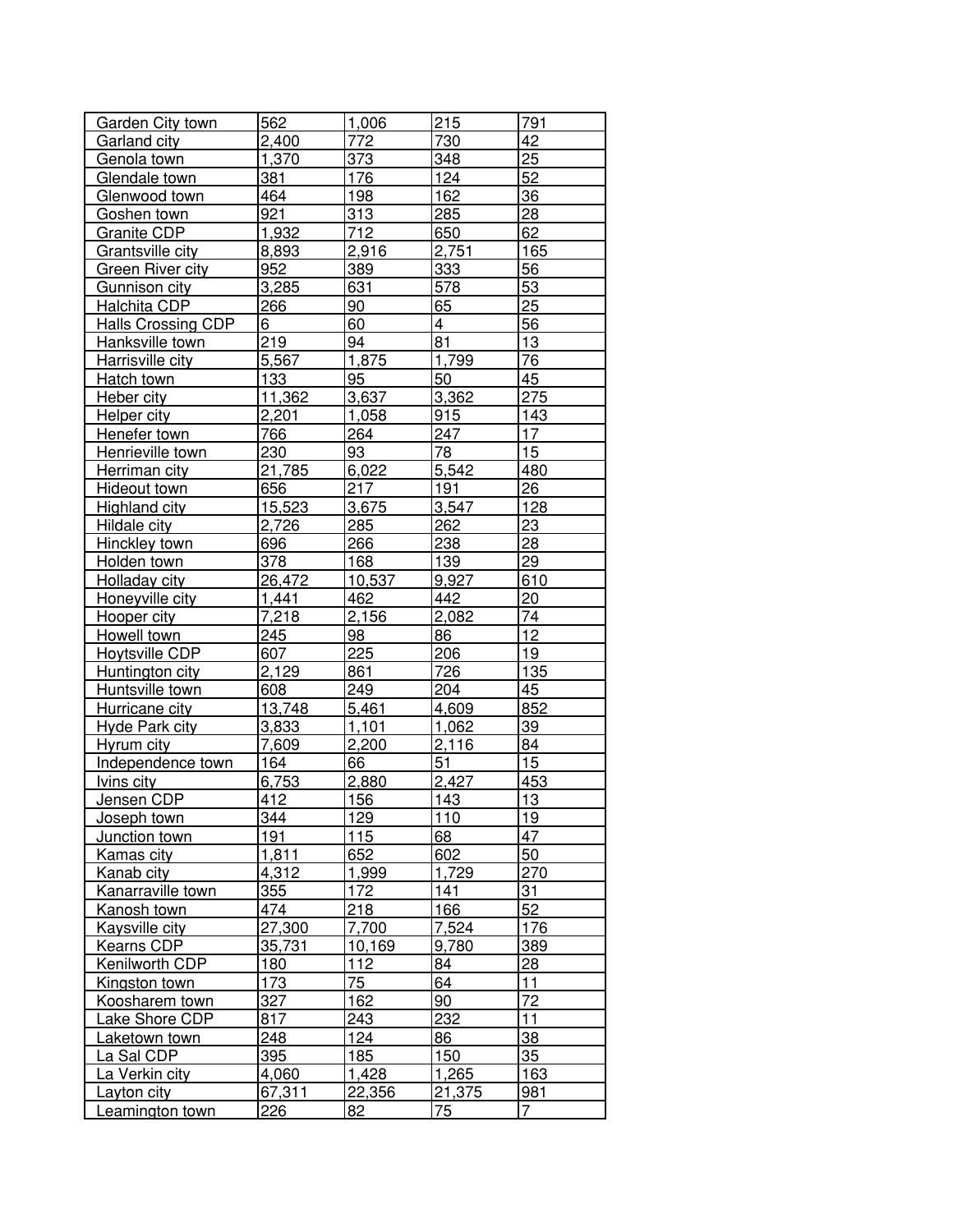| Leeds town                                    | 820    | 352    | 304        | 48              |
|-----------------------------------------------|--------|--------|------------|-----------------|
| Lehi city                                     | 47,407 | 13,064 | 12,402     | 662             |
| Levan town                                    | 841    | 322    | 299        | 23              |
| Lewiston city                                 | 1,766  | 599    | 559        | 40              |
| Liberty CDP                                   | 1,257  | 437    | 372        | 65              |
| Lindon city                                   | 10,070 | 2,602  | 2,518      | 84              |
|                                               | 572    | 241    | 191        | 50              |
| Loa town                                      | 48,174 | 16,790 | 15,828     |                 |
| Logan city                                    | 258    | 106    | 85         | 962<br>21       |
| Lyman town<br>Lynndyl town                    | 106    | 54     | 40         | $\overline{14}$ |
|                                               | 3,601  | 1,199  | 1,123      | 76              |
| Maeser CDP                                    | 26,505 | 8,087  | 7,715      | 372             |
| <u>Magna CDP</u><br>Manila town               | 310    | 441    | 143        | 298             |
|                                               | 3,276  | 1,138  | 1,037      | 101             |
| Manti city                                    | 687    | 251    | 226        | 25              |
| <u>Mantua town</u>                            |        | 2,125  |            |                 |
| Mapleton city                                 | 7,979  |        | 2,039      | 86<br>28        |
| Marion CDP<br>Marriott-Slaterville city 1,701 | 685    | 226    | 198        |                 |
|                                               |        | 604    | 575        | 29              |
| Marysvale town                                | 408    | 264    | 171<br>186 | 93              |
| Mayfield town                                 | 496    | 215    |            | 29              |
| <b>Meadow town</b>                            | 310    | 142    | 116        | 26              |
| Mendon city                                   | 1,282  | 374    | 359        | 15              |
| Mexican Hat CDP                               | 31     | 23     | 17         | 6               |
| Midvale city                                  | 27,964 | 11,764 | 10,913     | 851             |
| Midway city                                   | 3,845  | 1,982  | 1,276      | 706             |
| Milford city                                  | 1,409  | 618    | 498        | 120             |
| Millcreek CDP                                 | 62,139 | 26,203 | 24,633     | 1,570           |
| Millville city                                | 1,829  | 519    | 504        | 15              |
| Minersville town                              | 907    | 303    | 271        | 32              |
| Moab city                                     | 5,046  | 2,366  | 2,109      | 257             |
| Mona city                                     | 1,547  | 454    | 425        | 29              |
| Monroe city                                   | 2,256  | 882    | 789        | 93              |
| Montezuma Creek                               | 335    | 100    | 92         | 8               |
| <b>Monticello city</b>                        | 1,972  | 721    | 615        | 106             |
| <u>Morgan city</u>                            | 3,687  | 1,215  | 1,143      | 72              |
| Moroni city                                   | 1,423  | 485    | 445        | 40              |
| Mountain Green CDP                            | 2,309  | 688    | 650        | 38              |
| Mount Pleasant city                           | 3,260  | 1.135  | 1,020      | 115             |
| Murray city                                   | 46,746 | 19,181 | 18,226     | 955             |
| <u>Myton city</u>                             | 569    | 252    | 208        | 44              |
| Naples city                                   | 1,755  | 598    | 534        | 64              |
| Navajo Mountain CDP                           | 354    | 118    | 100        | 18              |
| Neola CDP                                     | 461    | 165    | 144        | 21              |
| Nephi city                                    | 5,389  | 1,850  | 1,690      | 160             |
| Newcastle CDP                                 | 247    | 92     | 74         | 18              |
| <b>New Harmony town</b>                       | 207    | 107    | 78         | 29              |
| Newton town                                   | 789    | 241    | 232        | 9               |
| Nibley city                                   | 5,438  | 1,451  | 1,412      | 39              |
| North Logan city                              | 8,269  | 2,680  | 2,556      | 124             |
| North Ogden city                              | 17,357 | 5,799  | 5,569      | 230             |
| <b>North Salt Lake city</b>                   | 16,322 | 5,638  | 5,353      | 285             |
| Oak City town                                 | 578    | 208    | 180        | 28              |
| Oakley city                                   | 1,470  | 610    | 498        | 112             |
| Oasis CDP<br>Ogden city                       | 75     | 28     | 23         | 5               |
|                                               | 82,825 | 32,482 | 29,631     | 2,851           |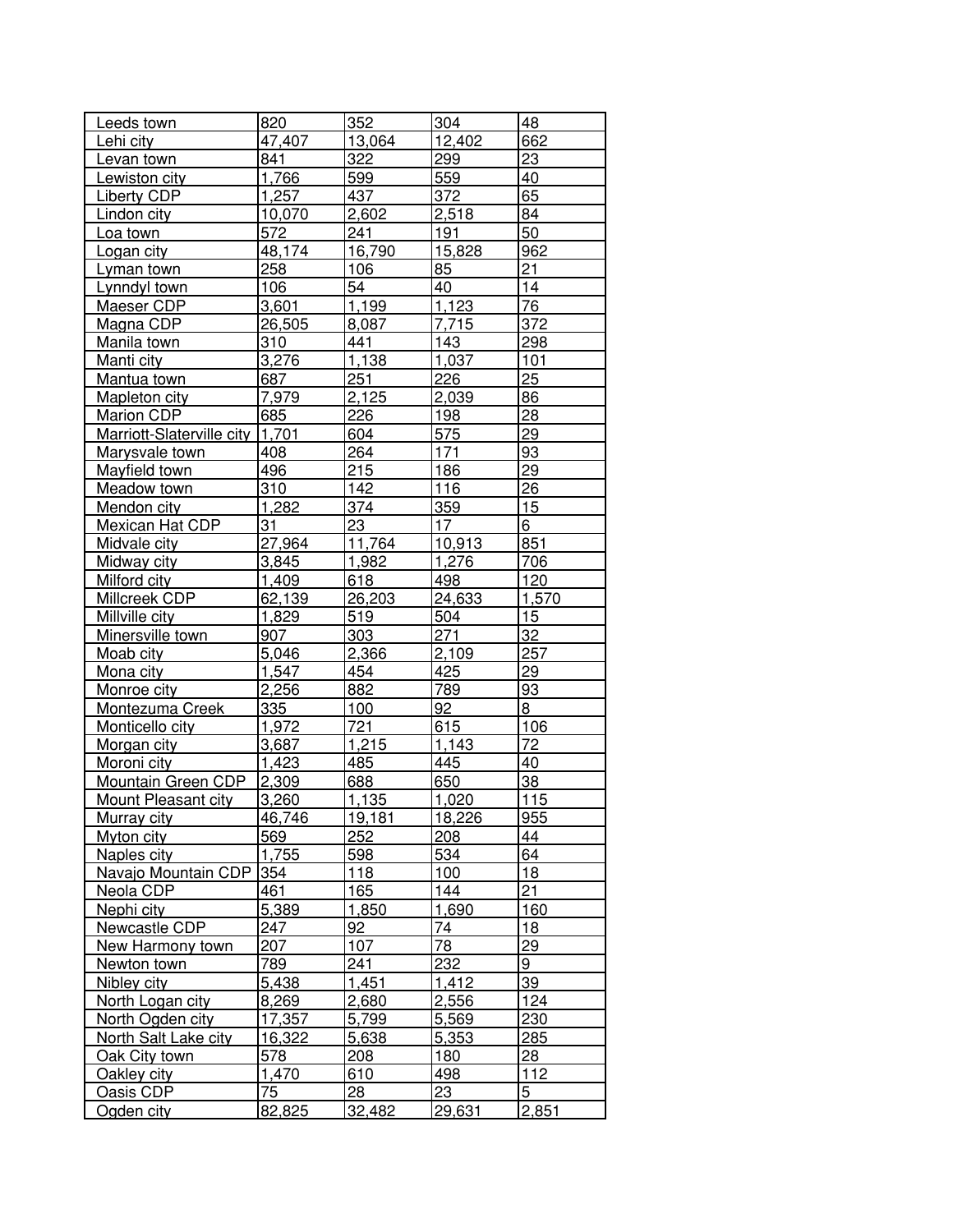| Oljato-Monument            | 674          | 221         | 178         | 43             |
|----------------------------|--------------|-------------|-------------|----------------|
| Ophir town                 | 38           | 35          | 18          | 17             |
| Orangeville city           | 1,470        | 538         | 490         | 48             |
| Orderville town            | 577          | 260         | 209         | 51             |
| Orem city                  | 88,328       | 26,970      | 25,816      | 1,154          |
| Palmyra CDP                | 491          | 166         | 156         | 10             |
| Panguitch city             | 1,520        | 659         | 507         | 152            |
| Paradise town              | 904          | 278         | 268         | 10             |
| Paragonah town             | 488          | 227         | 180         | 47             |
| <b>Park City city</b>      | 7,558        | 9,471       | 2,885       | 6,586          |
| Parowan city               | 2,790        | 1,412       | 1,033       | 379            |
| Payson city                | 18,294       | 5,347       | 5,057       | 290            |
| Peoa CDP                   | 253          | 109         | 94          | 15             |
| Perry city                 | 4,512        | 1,427       | 1,373       | 54             |
| Peter CDP                  | 324          | 102         | 97          | $\overline{5}$ |
| Pine Valley CDP            | 186          | 461         | 88          | 373            |
| Plain City city            | 5,476        | 1,654       | 1,609       | 45             |
| <b>Pleasant Grove city</b> | 33,509       | 9,841       | 9,381       | 460            |
| Pleasant View city         | 7.979        | 2,548       | 2,438       | 110            |
| Plymouth town              | 414          | 137         | 127         | 10             |
| Portage town               | 245          | 100         | 82          | 18             |
| Price city                 | 8,715        | 3,510       | 3,227       | 283            |
| Providence city            | 7,075        | 2,282       | 2,174       | 108            |
| Provo city                 | 112,488      | 33,212      | 31,524      | 1,688          |
| Randlett CDP               | 220          | 85          | 72          | 13             |
| Randolph town              | 464          | 207         | 156         | 51             |
| Redmond town               | 730          | 277         | 254         | 23             |
| Richfield city             | 7,551        | 2,792       | 2,553       | 239            |
| Richmond city              | 2,470        | 795         | 756         | 39             |
| Riverdale city             | 8,426        | 3,244       | 3,062       | 182            |
| River Heights city         | 1,734        | 577         | 555         | 22             |
| Riverside CDP              | 760          | 262         | 253         | 9              |
| Riverton city              | 38,753       | 10,810      | 10,460      | 350            |
| Rockville town             | 245          | 171         | 119         | 52             |
| Rocky Ridge town           | 733          | 129         | 116         | 13             |
| Roosevelt city             | 6,046        | 2,067       | 1,887       | 180            |
| Roy city                   | 36,884       | 12,599      | 12,174      | 425            |
| Rush Valley town           | 447          | 188         | 166         | 22             |
| St. George city            | 72,897       | 32,089      | 25,520      | 6,569          |
| Salem city                 | 6,423        | 1,834       | 1,737       | 97             |
| Salina city                | 2,489        | 993         | 899         | 94             |
| Salt Lake City city        | 186,440      | 80,724      | 74,513      | 6,211          |
| Samak CDP                  | 287          | 371         | 115         | 256            |
| Sandy city                 | 87,461       | 29,501      | 28,296      | 1,205          |
| Santa Clara city           | 6,003        | 1,876       | 1,708       | 168            |
| Santaquin city             | 9,128        | 2,474       | 2,338       | 136            |
| Saratoga Springs city      | 17,781       | 4,685       | 4,387       | 298            |
| Scipio town                | 327          | 156         | 120         | 36             |
| <b>Scofield town</b>       | 24           | 83          | 14          | 69             |
| Sigurd town                | 429          | 155         | 144         | 11             |
| <b>Silver Summit CDP</b>   | 3,632        | 1,498       | 1,131       | 367            |
|                            |              |             |             |                |
| Smithfield city            | 9,495<br>167 | 2,971<br>67 | 2,836<br>54 | 135<br>13      |
| Snowville town             |              |             |             |                |
| Snyderville CDP            | 5,612        | 4,695       | 2,222       | 2,473          |
| South Jordan city          | 50,418       | 14,943      | 14,333      | 610            |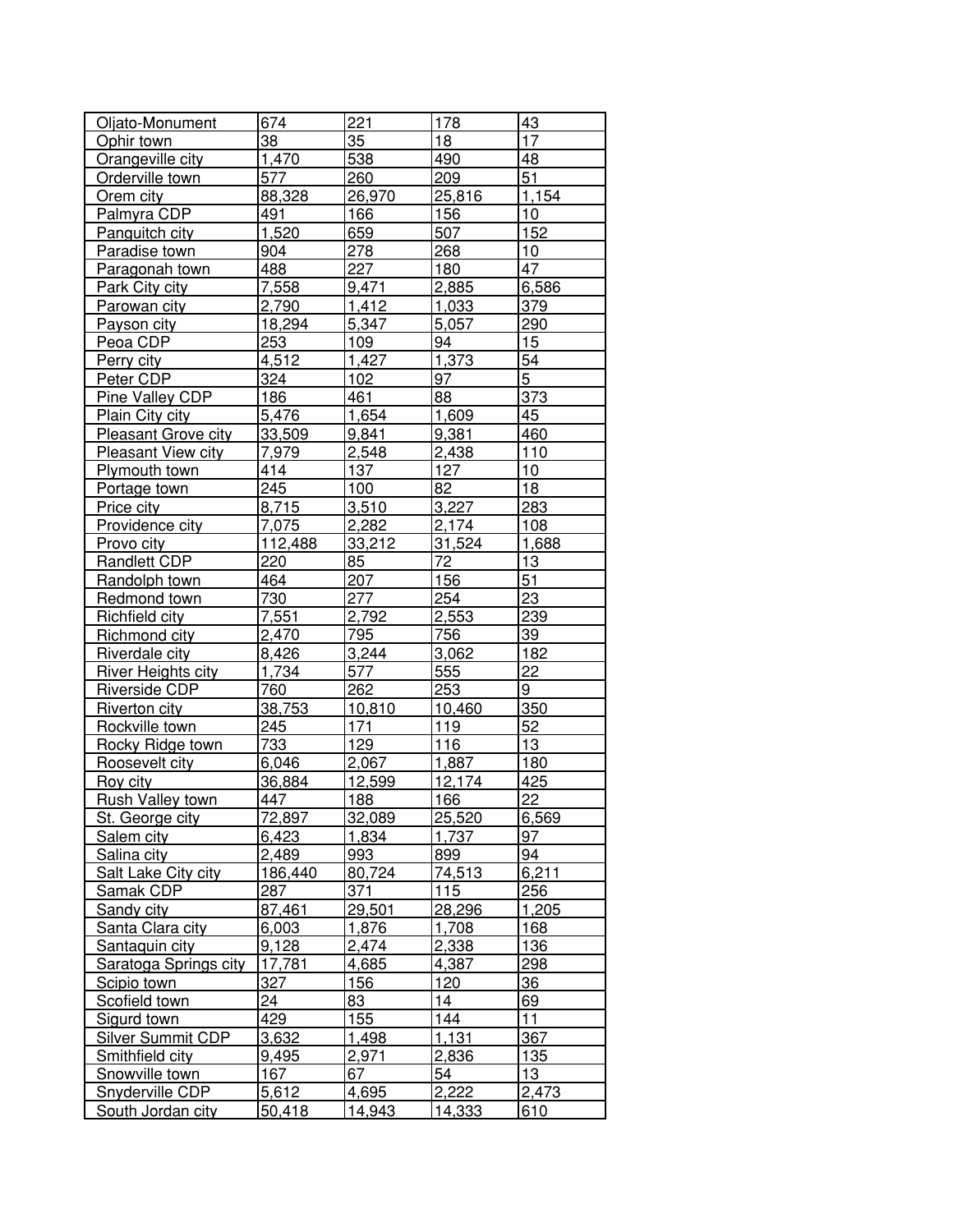| South Ogden city          | 16,532  | 6,631  | 6,204  | 427             |
|---------------------------|---------|--------|--------|-----------------|
| South Salt Lake city      | 23,617  | 9,160  | 8,554  | 606             |
|                           | 6,051   | 1,735  | 1,707  | 28              |
| South Weber city          |         |        |        |                 |
| South Willard CDP         | 1,571   | 501    | 474    | 27              |
| Spanish Fork city         | 34,691  | 9,440  | 9,069  | 371             |
| Spanish Valley CDP        | 491     | 190    | 181    | $\overline{9}$  |
| Spring City city          | 988     | 399    | 327    | $\overline{72}$ |
| Springdale town           | 529     | 327    | 252    | 75              |
| Spring Glen CDP           | 1,126   | 478    | 421    | 57              |
| <b>Spring Lake CDP</b>    | 458     | 157    | 141    | 16              |
| Springville city          | 29,466  | 8,927  | 8,531  | 396             |
| <b>Stansbury Park CDP</b> | 5,145   | 1,505  | 1,457  | 48              |
| Sterling town             | 262     | 92     | 81     | 11              |
| Stockton town             | 616     | 237    | 216    | 21              |
| Summit CDP                | 160     | 79     | 72     | $\overline{7}$  |
| Summit Park CDP           | 7,775   | 3,184  | 2,751  | 433             |
| Sunnyside city            | 377     | 176    | 142    | 34              |
| Sunset city               | 5,122   | 1,826  | 1,734  | 92              |
| Sutherland CDP            | 165     | 53     | 50     | 3               |
| Syracuse city             | 24,331  | 6,534  | 6,362  | 172             |
| Tabiona town              | 171     | 79     | 56     | 23              |
| Taylorsville city         | 58,652  | 20,671 | 19,761 | 910             |
| Teasdale CDP              | 191     | 123    | 79     | 44              |
| Thatcher CDP              | 789     | 230    | 221    | 9               |
| <b>Thompson Springs</b>   | 39      | 43     | 26     | 17              |
| Timber Lakes CDP          | 607     | 833    | 230    | 603             |
| <b>Tooele city</b>        | 31,605  | 10,646 | 9,959  | 687             |
| Toquerville town          | 1,370   | 501    | 444    | 57              |
| <b>Torrey town</b>        | 182     | 147    | 86     | 61              |
| Tremonton city            | 7,647   | 2,581  | 2,397  | 184             |
| Trenton town              | 464     | 157    | 144    | 13              |
| Tropic town               | 530     | 221    | 178    | 43              |
| Tselakai Dezza CDP        | 109     | 43     | 30     | 13              |
| Uintah town               | 1,322   | 432    | 417    | 15              |
| <b>Vernal city</b>        | 9,089   | 3,659  | 3,193  | 466             |
| Vernon town               | 243     | 89     | 79     | 10              |
| Veyo CDP                  | 483     | 193    | 163    | 30              |
| Vineyard town             | 139     | 47     | 42     | $\overline{5}$  |
| Virgin town               | 596     | 243    | 202    | 41              |
| Wales town                | 302     | 104    | 87     | 17              |
| Wallsburg town            | 250     | 97     | 85     | 12              |
| <b>Wanship CDP</b>        | 400     | 164    | 138    | 26              |
| Washington city           | 18,761  | 7,546  | 6,120  | 1,426           |
| <b>Washington Terrace</b> | 9,067   | 3,462  | 3,327  | 135             |
| Wellington city           | 1,676   | 676    | 602    | 74              |
| Wellsville city           | 3,432   | 1,048  | 1,012  | 36              |
| Wendover city             | 1,400   | 589    | 486    | 103             |
| West Bountiful city       | 5,265   | 1,622  | 1,584  | 38              |
| West Haven city           | 10,272  | 3,324  | 3,200  | 124             |
| West Jordan city          | 103,712 | 31,366 | 29,849 | 1,517           |
| <b>West Mountain CDP</b>  | 1,186   | 312    | 297    | 15              |
| West Point city           | 9,511   | 2,751  | 2,676  | 75              |
| West Valley City city     | 129,480 | 38,978 | 37,139 | 1,839           |
| West Wood CDP             | 844     | 269    | 258    | 11              |
| White City CDP            | 5,407   | 1,747  | 1,701  | 46              |